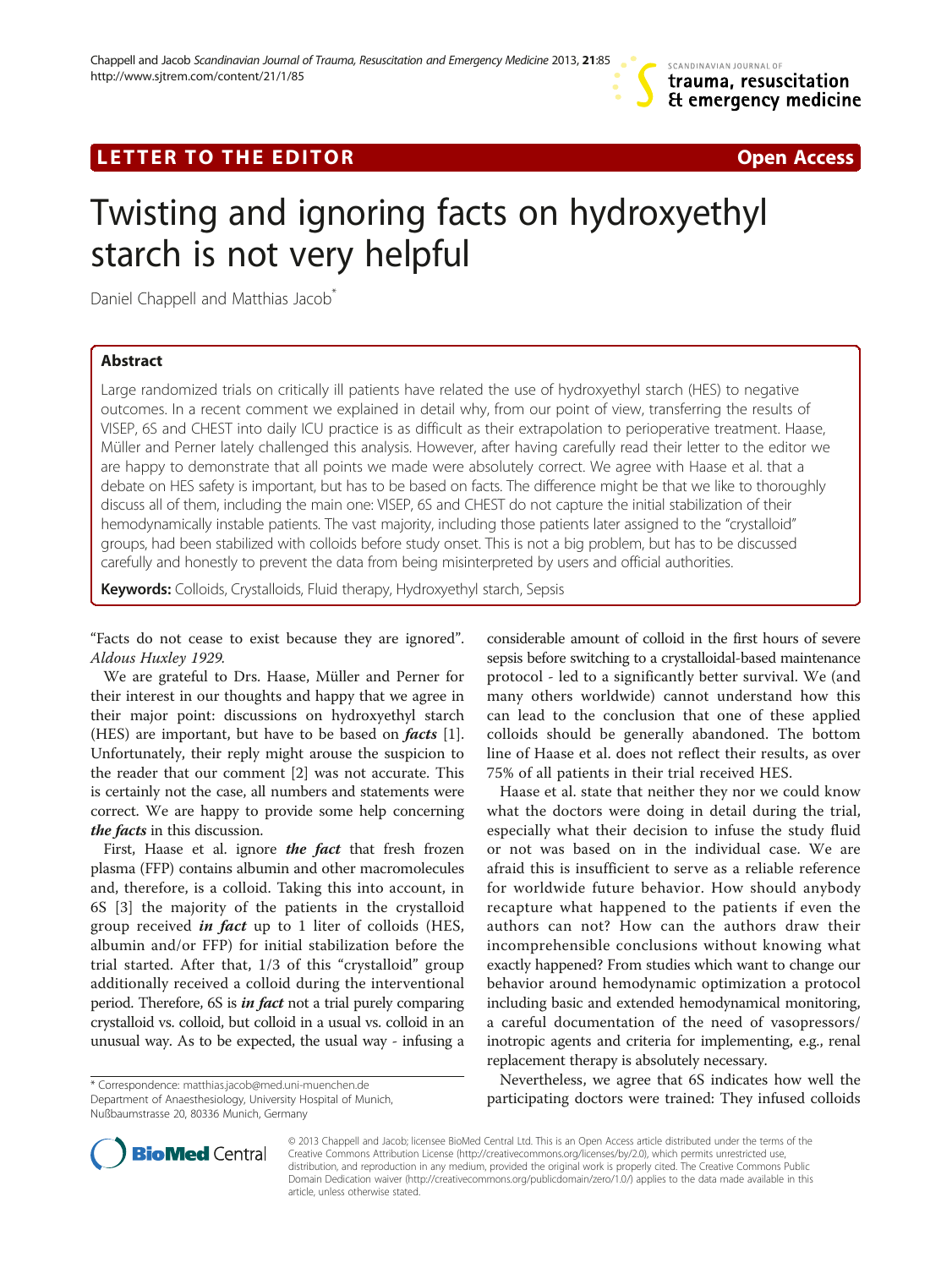<span id="page-1-0"></span>during the crucial initial resuscitation phase to resuscitate their patients.

The next point our comment criticized was *the fact* that the duration of ICU stay was not reported. According to the opinion of Haase et al., the aspect "alive and out of hospital" chosen instead would provide more information, as it might be "less affected by survival bias". However, a fact is that the patients received trial treatment during their entire ICU stay. Therefore, length of ICU stay is the only number which can tell us how long patients were treated with the respective drug. Despite being a nice additional information, the provided alternative is no scientifically adequate replacement.

It is an interesting explanation for the fact that over 1/ 3 of the patients received a contraindicated drug that the steering committee, scientific advisors and Medicine Agencies approved the protocol. We are convinced that approval does not release from medical responsibility and, therefore, does not justify to ignore the fact that renal failure was already a contraindication for HES (stated e.g. by the American FDA [[4\]](#page-2-0)) before 6S was initiated and it still is one today. Even if the authors believe this inclusion to be ethical, we would at least expect a subgroup analysis excluding these patients.

We agree with Haase et al. that it takes time to identify "severe sepsis" and to fulfill all the regulatory requirements. Accordingly, an earlier inclusion of septic patients into double-blinded prospective studies is hardly possible. However, this does not justify a discussion ignoring their major weakness: **the fact** that colloids (predominantly HES) were used in the vast majority of patients to reach the hemodynamical target criteria of the Surviving Sepsis Campaign [[5](#page-2-0)] before study treatment started, also in those of the later "crystalloid" groups. Moreover, it is important to discuss *the fact* that in  $1/3$  of the "crystalloid" group colloids were also infused during the trial. Again, a subgroup analysis would have been quite informative here.

In this context it is interesting that the recently published CRISTAL-study [\[6](#page-2-0)], a randomized open label trial on 2,857 patients in hypovolemic shock for various reasons (sepsis, trauma, or without sepsis or trauma), included the crucial first 6 hours of resuscitation [\[7\]](#page-2-0) into the treatment protocol, showing completely different results. Treating the patient with any kind of colloid (starch, gelatin or albumin) compared to any kind of crystalloid, CRISTAL showed an improved 90-day survival, fewer days of mechanical ventilation and less need of vasopressors in the colloid group. No differences in the incidence of organ failure or renal replacement therapy were detected [\[6](#page-2-0)]. The strategy of CRISTAL to combine different patient collectives and different colloids into one analysis may not be ideal. However, this study shows, for the first time, that an indication-based use of colloids - by the way: the majority of "colloid"-patients received a 3rd generation HES - might be advantageous to patients. In our opinion this is at least as helpful as demonstrating a probably artificial problem related to the continuous use of HES in large amounts after stabilization, i.e., the use of a potent drug in a way that is not well established in clinical practice.

Last but not least Haase et al. declare that "safer ways of using HES in critically ill patients have not yet been identified". This is astonishing. First, in their own trial early hemodynamical stabilization was performed with HES and other colloids. This obviously was the basis of outcome success even in their septic patients who received crystalloids later on. A pure crystalloidal therapy from the very beginning of stabilization was not evaluated in any group of 6S. Therefore, there is no scientific basis of the author's recommendation to principally rely on such a strategy in the future. Beyond that, there are clear hints in literature showing that a perioperative goal-directed therapy using HES during major surgery reduced postoperative complication rates, hospital stay and morbidity.

Nevertheless, we agree with Haase et al. that in 2013 no patient should be treated with HES following initial stabilization, especially in sepsis. As  $a$  fact, this is what 6S actually shows.

We are grateful to each scientist who runs a large RCT addressing fluid and volume handling. However, twisting facts, ignoring contraindications, hiding vital information and over-interpreting results is not helpful to advance the scientific discussion. Rather, it is dangerous for the patients. It is not surprising that, after having carefully reconsidered also the latest data with the help of independent experts the Pharmacovigilance Risk Assessment Committe (PRAC) of the European Medicines Agency (EMA) revised its first decision from June markedly. This initiated the Coordination Group for Mutual Recognition and Decentralized Procedures - Human (CMDh) in October to vote for maintaining hydroxyethyl starches on the market for treatment of hypovolemia due to acute bleeding. Very soon, the European commission will make a final decision and it is most likely that it will be close to the CMDhrecommendation. The planned restrictions for septic, critically ill and burned patients are sensible and comprehensible. However, until today there are no high quality data supporting that for the initial stabilization phase in shock for any reason.

Received: 29 November 2013 Accepted: 2 December 2013 Published: 9 December 2013

#### References

- 1. Haase N, Müller R, Perner A: Debate on HES safety is important but must be based on facts. Scand J Trauma Resusc Emerg Med 2013, 21:66.
- 2. Chappell D, Jacob M: Hydroxyethyl starch the importance of being earnest. Scand J Trauma Resusc Emerg Med 2013, 21:61.